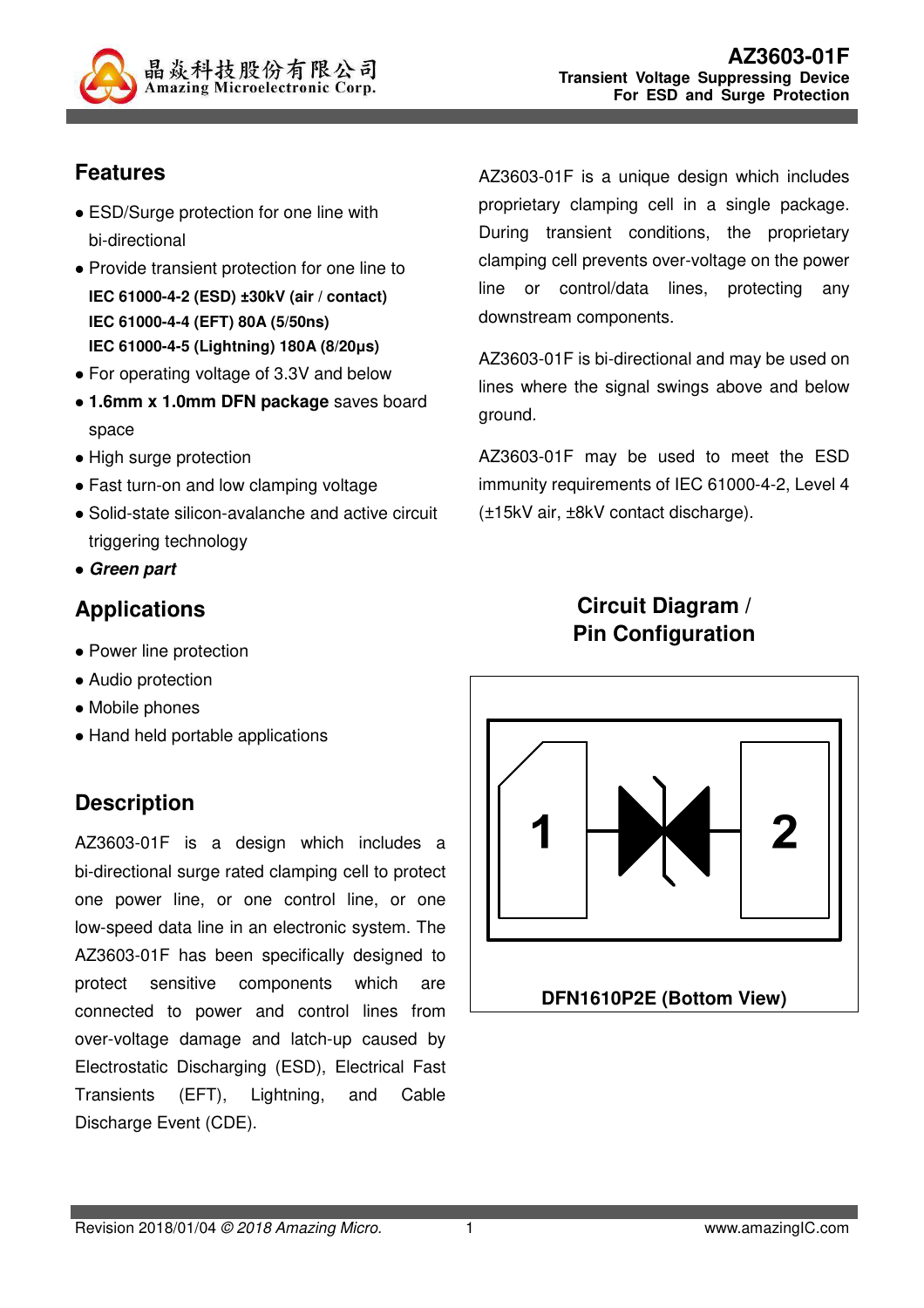

#### **SPECIFICATIONS**

| <b>ABSOLUTE MAXIMUM RATINGS</b> ( $T_{A}$ = 25 $^{\circ}$ C, unless otherwise specified) |                             |                 |              |
|------------------------------------------------------------------------------------------|-----------------------------|-----------------|--------------|
| <b>PARAMETER</b>                                                                         | <b>SYMBOL</b>               | <b>RATING</b>   | <b>UNITS</b> |
| Peak Pulse Current (tp=8/20µs)                                                           | $I_{PP}$ (Note 1)           | 180             | A            |
| <b>Operating Supply Voltage</b>                                                          | $V_{DC}$                    | ±3.6            | v            |
| ESD per IEC 61000-4-2 (Air)                                                              | $V_{ESD-1}$                 | ±30             | kV           |
| ESD per IEC 61000-4-2 (Contact)                                                          | $V_{ESD-2}$                 | ±30             |              |
| <b>Lead Soldering Temperature</b>                                                        | ${\sf T}_{\sf SOL}$         | 260 (10 sec.)   | $^{\circ}C$  |
| <b>Operating Temperature</b>                                                             | ${\mathsf T}_{\textsf{OP}}$ | $-55$ to $+125$ | $^{\circ}C$  |
| Storage Temperature                                                                      | ${\sf T}_{\sf STO}$         | $-55$ to $+150$ | °C           |

| <b>ELECTRICAL CHARACTERISTICS</b> |                                            |                                            |             |            |            |              |
|-----------------------------------|--------------------------------------------|--------------------------------------------|-------------|------------|------------|--------------|
| <b>PARAMETER</b>                  | <b>SYMBOL</b>                              | <b>CONDITIONS</b>                          | <b>MINI</b> | <b>TYP</b> | <b>MAX</b> | <b>UNITS</b> |
| <b>Reverse Stand-Off</b>          |                                            | $T=25$ °C.                                 | $-3.3$      |            | 3.3        | $\vee$       |
| Voltage                           | $V_{RWM}$                                  |                                            |             |            |            |              |
| Reverse Leakage                   |                                            |                                            |             |            | 0.5        |              |
| Current                           | $I_{\text{Leak}}$                          | $V_{BWM} = \pm 3.3V$ , T=25 °C.            |             |            |            | μA           |
| Reverse Breakdown                 |                                            |                                            | 3.7         |            | 6.0        | $\vee$       |
| Voltage                           | $V_{BV}$                                   | $I_{\text{BV}} = 1 \text{mA}$ , T=25 °C.   |             |            |            |              |
|                                   |                                            | $I_{PP}$ = 100A, tp=8/20 $\mu$ s, T=25 °C. |             | 11         |            |              |
| Surge Clamping                    | $V_{CL-surge}$                             |                                            |             |            |            | V            |
| Voltage (Note 1)                  | $I_{PP}$ = 180A, tp=8/20 $\mu$ s, T=25 °C. |                                            | 16.5        |            |            |              |
| <b>ESD Clamping</b>               |                                            | IEC 61000-4-2 +8kV ( $I_{TLP}$ = 16A),     |             |            |            | V            |
| Voltage (Note 2)                  | $V_{CL-ESD}$                               | Contact mode, T=25 °C.                     |             | 4.7        |            |              |
| <b>ESD Dynamic Turn-on</b>        |                                            | IEC 61000-4-2 0~+8kV, Contact              |             |            |            |              |
| Resistance                        | $R_{\text{dynamic}}$                       | mode, $T=25$ °C.                           |             | 0.02       |            | Ω            |
| Channel Input                     |                                            |                                            |             |            |            |              |
| Capacitance                       | $C_{IN}$                                   | $V_B = 0V$ , f = 1MHz, T=25 °C.            |             | 280        | 350        | рF           |

Note 1: The Peak Pulse Current measured conditions:  $t_0$ = 8/20μs, 2Ω source impedance.

Note 2: ESD Clamping Voltage was measured by Transmission Line Pulsing (TLP) System.

TLP conditions:  $Z_0 = 50\Omega$ ,  $t_p = 100$ ns,  $t_r = 1$ ns.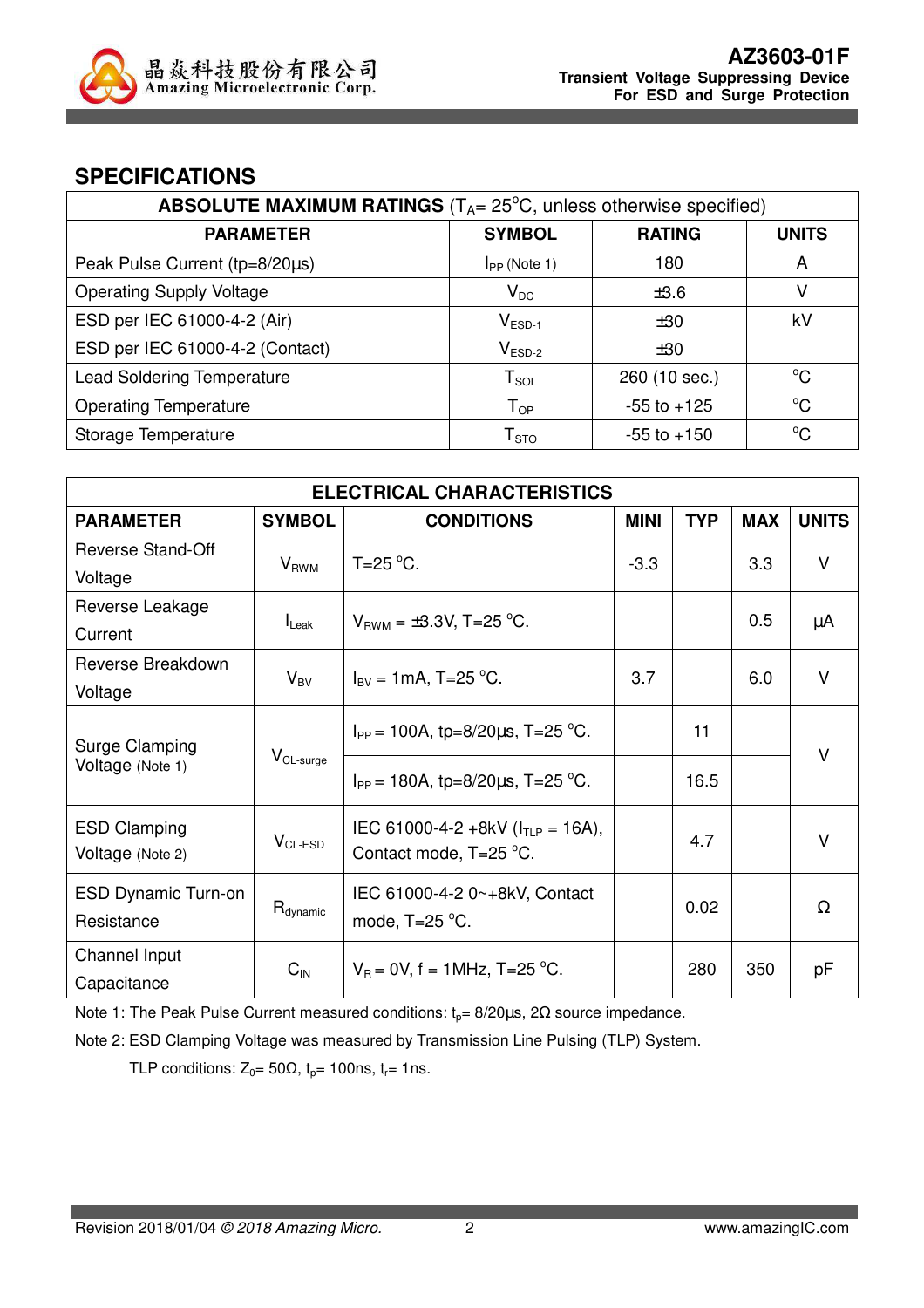

# **Typical Characteristics**

**Capacitance (pF)**

Capacitance (pF)

**0**





**Input Voltage (V) -3.5 -3.0 -2.5 -2.0 -1.5 -1.0 -0.5 0.0 0.5 1.0 1.5 2.0 2.5 3.0 3.5**



**Transmission Line Pulsing (TLP) Voltage (V)**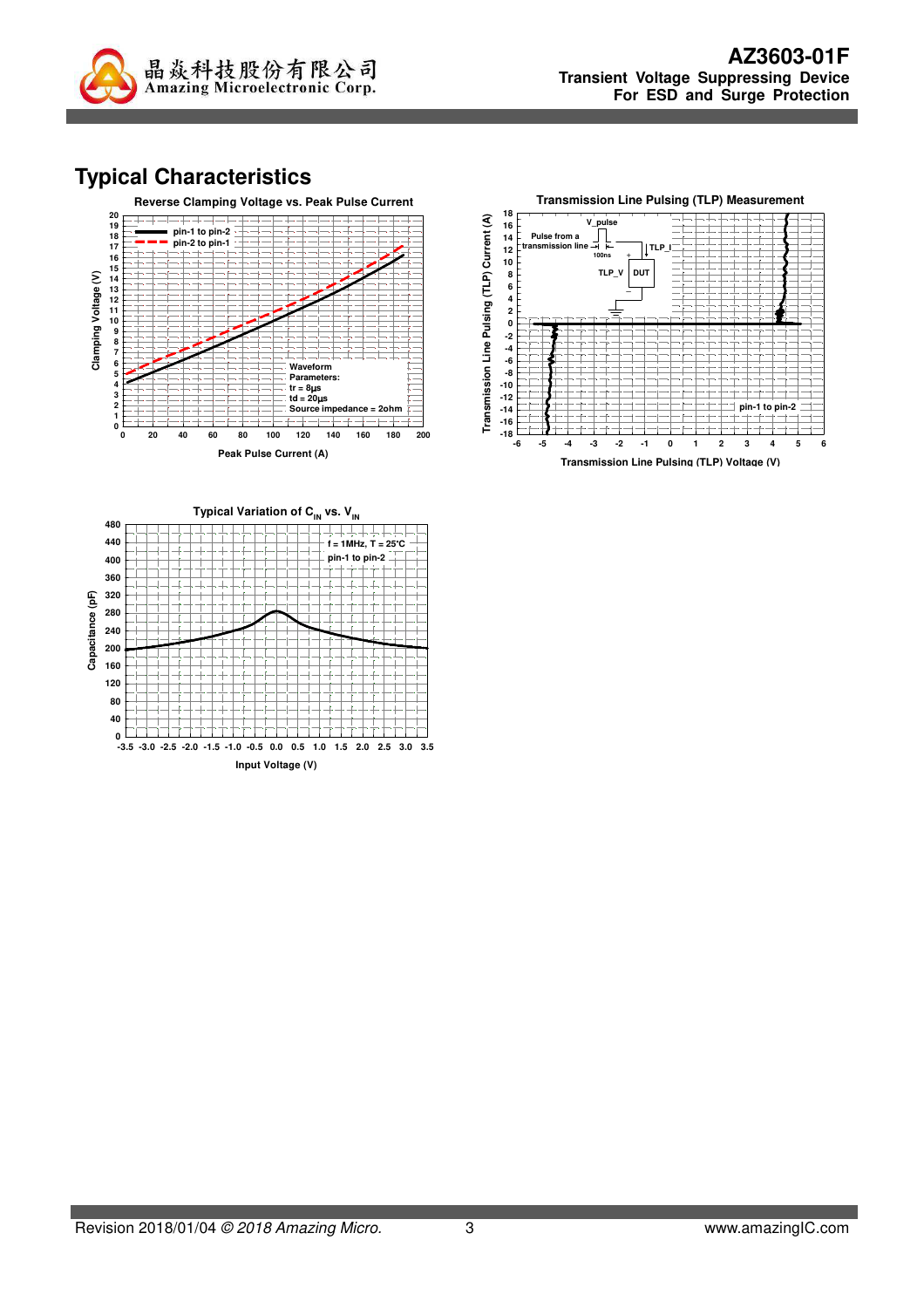

# **Applications Information**

The AZ3603-01F is designed to protect one line against system ESD/EFT/Lightning pulses by clamping them to an acceptable reference. It provides bi-directional protection.

The usage of the AZ3603-01F is shown in Fig. 1. Protected line, such as data line, control line, or power line, is connected at pin 1. The pin 2 is connected to a ground plane on the board. In order to minimize parasitic inductance in the board traces, all path lengths connected to the pins of AZ3603-01F should be kept as short as possible.

In order to obtain enough suppression of ESD induced transient, a good circuit board is critical. Thus, the following guidelines are recommended:

- Minimize the path length between the protected lines and the AZ3603-01F.
- Place the AZ3603-01F near the input terminals or connectors to restrict transient coupling.
- The ESD current return path to ground should be kept as short as possible.
- Use ground planes whenever possible.
- NEVER route critical signals near board edges and near the lines which the ESD transient easily injects to.



**Fig. 1 ESD protection scheme by using** AZ3603-01F**.**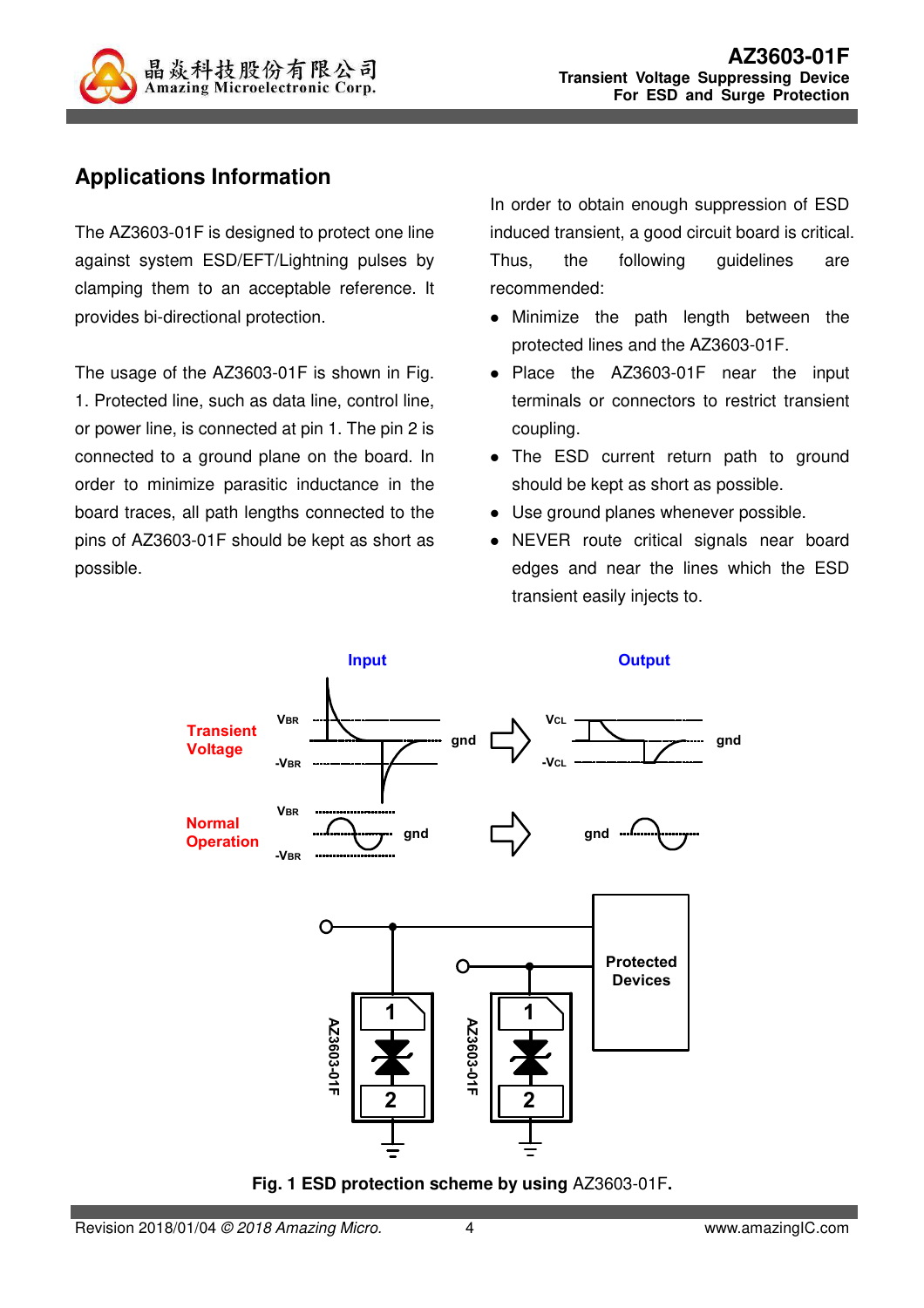

## **Mechanical Details**









### **PACKAGE DIMENSIONS**

| <b>SYMBOL</b>  | <b>MILLIMETERS</b> |      |      |  |
|----------------|--------------------|------|------|--|
|                | MIN.               | NOM. | MAX. |  |
| D              | 0.95               | 1.00 | 1.05 |  |
| Е              | 1.55               | 1.60 | 1.65 |  |
| C              | 0.75               | 0.80 | 0.85 |  |
| A              | 0.45               | 0.50 | 0.55 |  |
| A <sub>1</sub> |                    | 0.02 | 0.05 |  |
| e1             | <b>1.10BSC</b>     |      |      |  |
| F              | 0.10               | 0.15 | 0.20 |  |
| Н              | 0.15               | 0.20 | 0.25 |  |
| L              | 0.35               | 0.40 | 0.45 |  |

# **LAND LAYOUT**



#### Notes:

This LAND LAYOUT is for reference purposes only. Please consult your manufacturing partners to ensure your company's PCB design guidelines are met.